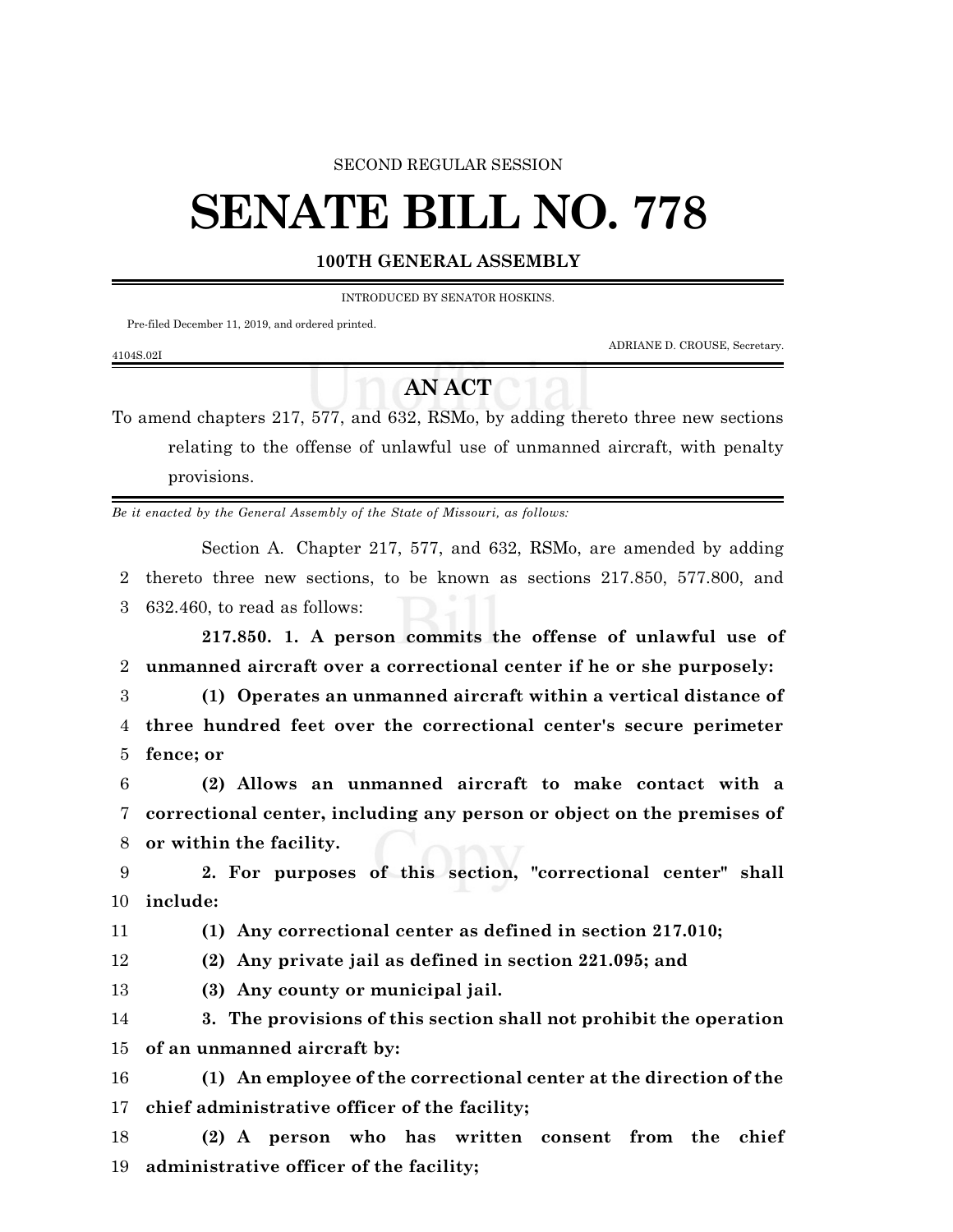**(3) An employee of a law enforcement agency, fire department, or emergency medical service in the exercise of official duties;**

 **(4) A government official or employee in the exercise of official duties;**

**(5) A public utility or a rural electric cooperative if:**

 **(a) The unmanned aircraft is used for the purpose of inspecting, repairing, or maintaining utility transmission or distribution lines, other utility equipment, or infrastructure;**

 **(b) The utility notifies the correctional center before flying the unmanned aircraft, except during an emergency; and**

 **(c) The person operating the unmanned aircraft does not physically enter the prohibited space without an escort provided by the correctional center;**

 **(6) An employee of a railroad in the exercise of official duties on any land owned or operated by a railroad corporation regulated by the Federal Railroad Administration; or**

 **(7) A person operating an unmanned aircraft pursuant to and in compliance with any waiver issued by the Federal Aviation Authority in accordance with 14 CFR 107.**

 **4. The offense of unlawful use of unmanned aircraft over a correctional center shall be punishable as an infraction unless the person uses an unmanned aircraft for the purpose of:**

 **(1) Delivering a gun, knife, weapon, or other article that may be used in such manner to endanger the life of an offender or correctional center employee, in which case the offense is a class B felony;**

 **(2) Facilitating an escape from confinement under section 575.210, in which case the offense is a class C felony; or**

 **(3) Delivering a controlled substance, as that term is defined by chapter 195, in which case the offense is a class D felony.**

 **5. Each correctional center shall post a sign warning of the provisions of this section. The sign shall be at least eleven inches by fourteen inches and posted in a conspicuous place.**

**577.800. 1. A person commits the offense of unlawful use of unmanned aircraft over an open air facility if he or she:**

 **(1) Operates an unmanned aircraft within a vertical distance of three hundred feet from the ground and within the property line of an open air facility; or**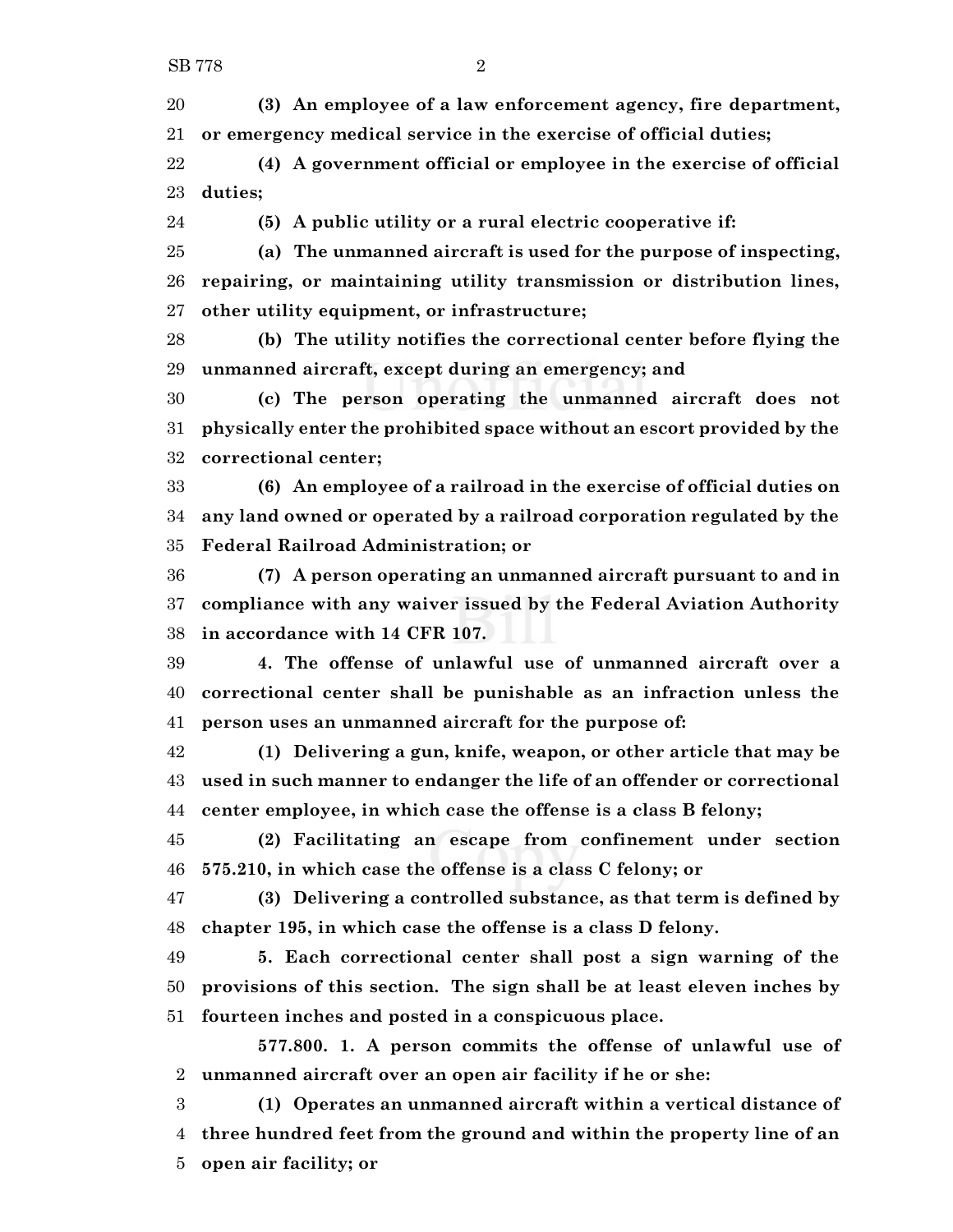**(2) Uses an unmanned aircraft with the purpose of delivering to a person within an open air facility any object described in subdivision (1) or (2) of subsection 4 of this section.**

 **2. For purposes of this section, "open air facility" shall mean any sports, theater, music, performing arts, or other entertainment facility with a capacity of five thousand people or more and is not completely enclosed by a roof or other structure.**

 **3. The provisions of this section shall not prohibit the operation of an unmanned aircraft by:**

 **(1) An employee of an open air facility at the direction of the president or chief executive officer of the open air facility;**

 **(2) A person who has written consent from the president or chief executive officer of the open air facility;**

 **(3) An employee of a law enforcement agency, fire department, or emergency medical service in the exercise of official duties;**

 **(4) A government official or employee in the exercise of official duties;**

**(5) A public utility or a rural electric cooperative if:**

 **(a) The unmanned aircraft is used for the purpose of inspecting, repairing, or maintaining utility transmission or distribution lines, other utility equipment, or infrastructure;**

 **(b) The utility or cooperative notifies the open air facility at least twenty-four hours before flying the unmanned aircraft, except during an emergency; and**

 **(c) The person operating the unmanned aircraft does not physically enter the prohibited space without an escort provided by the open air facility; or**

 **(6) An employee of a railroad in the exercise of official duties on any land owned or operated by a railroad corporation regulated by the federal railroad administration.**

 **4. The offense of unlawful use of unmanned aircraft over an open air facility shall be punishable as a class A misdemeanor unless the person uses an unmanned aircraft for:**

 **(1) Delivering a gun, knife, weapon, or other article that may be used in such manner to endanger the life of an employee or guest at an open air facility, in which case the offense is a class B felony; or**

**(2) Delivering a controlled substance, as that term is defined in**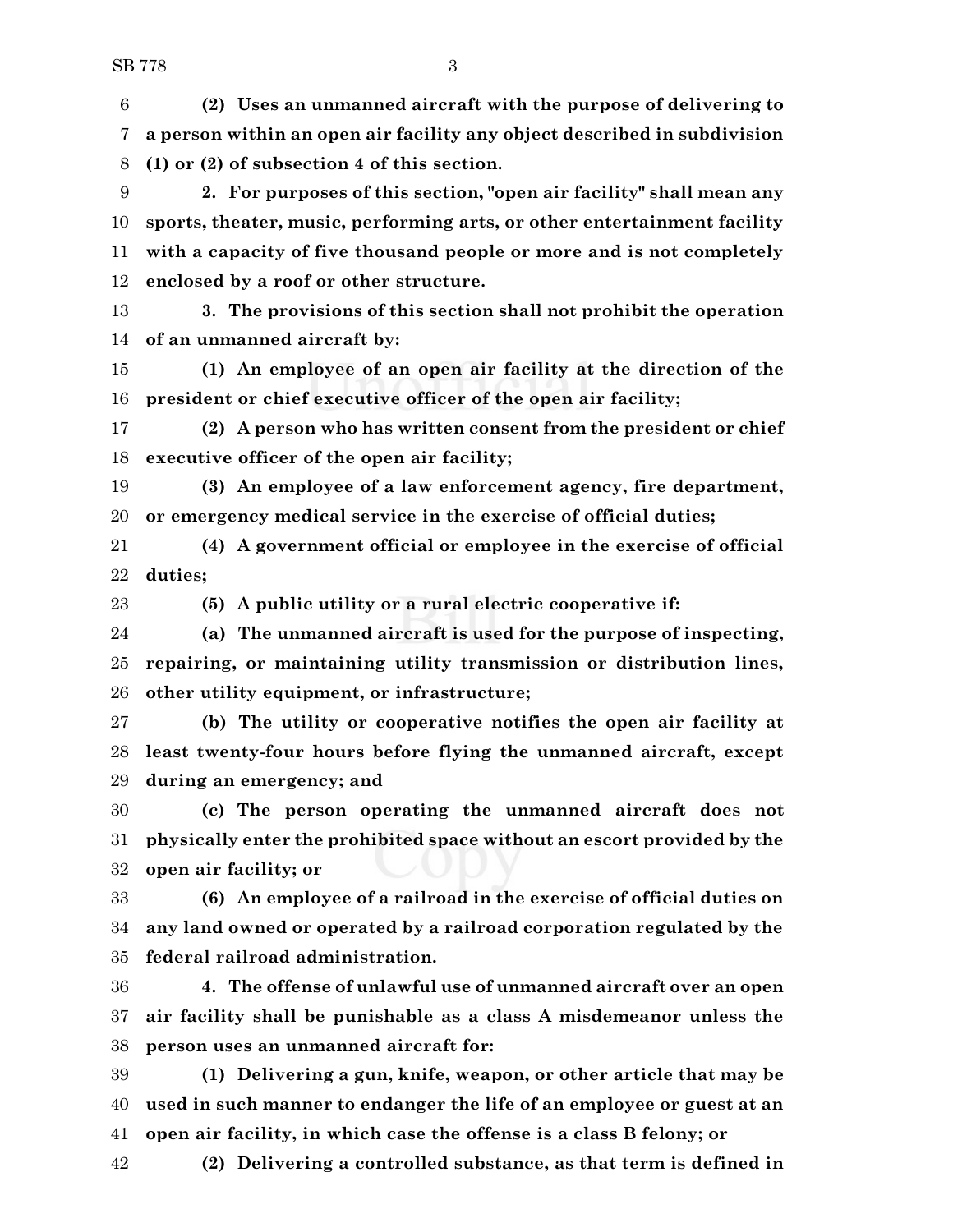**chapter 195, in which case the offense is a class D felony.**

 **5. Each open air facility shall post a sign warning of the provisions of this section. The sign shall be at least eleven inches by fourteen inches and posted in a conspicuous place.**

**632.460. 1. A person commits the offense of unlawful use of unmanned aircraft over a mental health hospital if he or she purposely:**

 **(1) Operates an unmanned aircraft within a vertical distance of three hundred feet over the mental health hospital's property line; or**

 **(2) Uses an unmanned aircraft to deliver to a person confined in a mental health hospital any object described in subdivision (1) or (3) of subsection 6 of this section.**

 **2. For the purposes of subsection 1 of this section, a vertical distance extends from a ground level.**

 **3. For purposes of this section, "mental health hospital" shall mean a facility operated by the department of mental health to provide inpatient evaluation, treatment, or care to persons suffering from a mental disorder, as defined under section 630.005, mental illness, as defined under section 630.005, or mental abnormality, as defined under section 632.480.**

 **4. The provisions of this section shall not prohibit the operation of an unmanned aircraft by:**

 **(1) An employee of the mental health hospital at the direction of the chief administrative officer of the mental health hospital;**

 **(2) A person who has written consent from the chief administrative officer of the mental health hospital;**

 **(3) An employee of a law enforcement agency, fire department, or emergency medical service in the exercise of official duties;**

 **(4) A government official or employee in the exercise of official duties;**

**(5) A public utility or a rural electric cooperative if:**

**(a) The unmanned aircraft is used for the purpose of**

 **inspecting, repairing, or maintaining utility transmission or distribution lines, other utility equipment, or infrastructure;**

 **(b) The utility notifies the mental health hospital before flying the unmanned aircraft, except during an emergency; and**

 **(c) The person operating the unmanned aircraft does not physically enter the prohibited space without an escort provided by the**